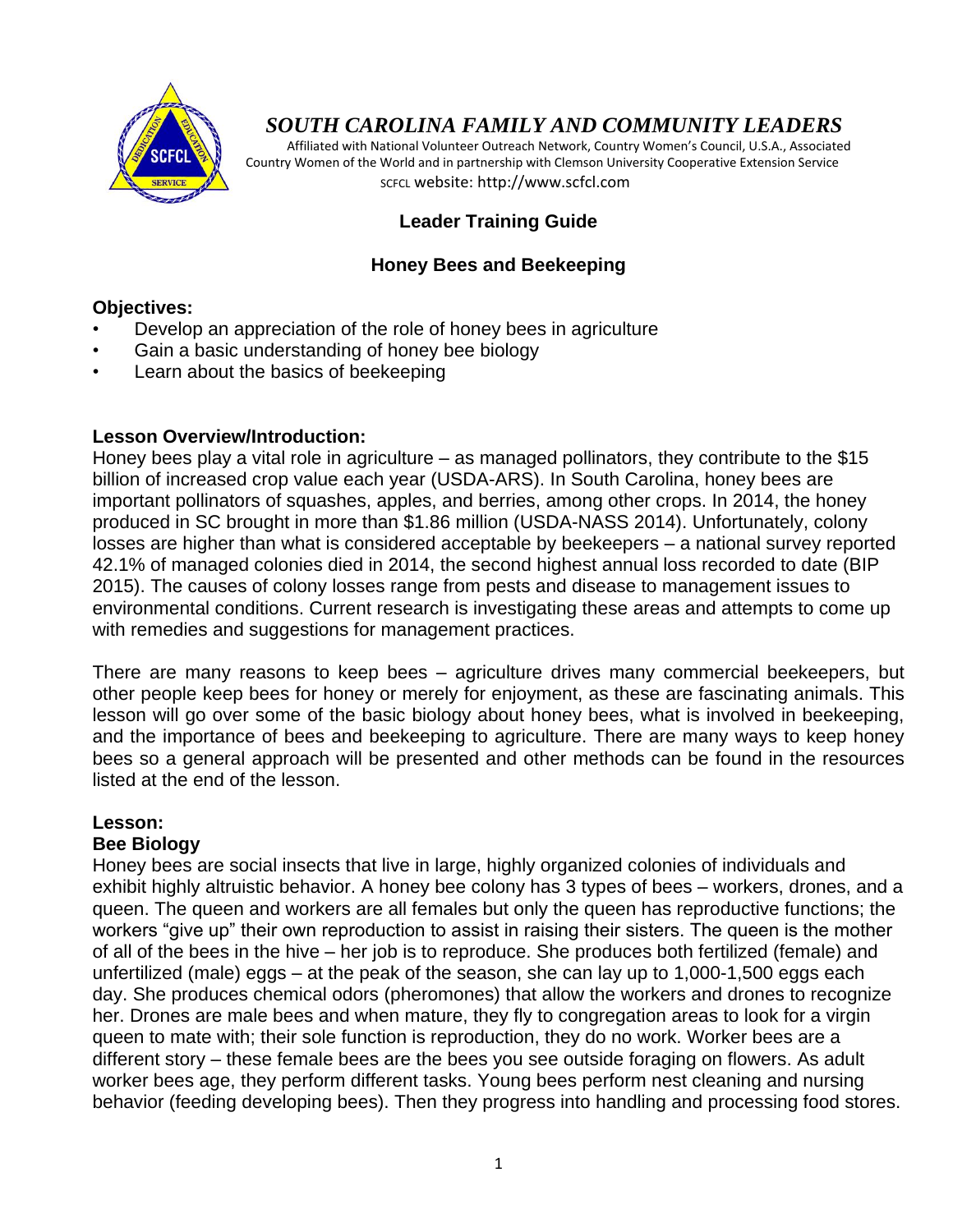Before they become foragers (at around 3 weeks of age), some individuals become guards and protect the hive from predators and bees from a different colony. Finally, the progression ends with foraging – this is a risky and costly task that usually results in the end of the bee's life after 2-3 weeks of this behavior. One of the most interesting behaviors honey bees perform is a "waggle dance" to recruit and direct other bees to profitable floral resources. This figure eight dance indicates the direction and distance to these food patches. Honey bees typically forage within a couple miles of their hive, but if resources are limited, they can fly five miles out to find suitable forage.

### **Beekeeping**

Just as there are many ways to keep bees, there are many types of equipment that can be used. Most beekeepers today use a Langstroth hive that consists of a bottom board with entrance gap, a number of hive boxes (in various depths – deep, medium, and shallow), an inner cover, and an outer cover. Deep hive boxes are typically used for rearing brood (developing bees) while shallow boxes are used for honey – when full, these shallow boxes can weigh ~40 pounds so a deep box would be a very heavy load to lift! A queen excluder can be placed between boxes to control the movement of the queen and the distribution of brood in the hive – you do not want developing bees on the frame you want to extract honey from! Each removable frame is made of plastic or wood with a plastic or wax sheet of "foundation" that is imprinted with patterns of hexagonal cells.

In addition to equipment, a well-prepared beekeeper must have the appropriate protection and tools for beekeeping. A bee veil is key for protecting one"s face and neck from stings. A bee suit or jacket will provide protection for one's body and gloves provide coverage for hands and arms for beginning beekeepers (gloves can be cumbersome so more experienced beekeepers go without them). Light colored suits and clothing make beekeeping in sunny and hot conditions more comfortable and bees do not respond well to dark clothing, as you may end up looking like a natural predator (e.g. bear) to them. The essential tools for working with honey bees are a smoker and a hive tool. Smokers burn fuel like pine needles and wood shavings and the smoke functions to cover any alarm pheromone emitted by worker bees. The hive tool is like a mini crowbar and allows for the separation of hive boxes and frames within the boxes.

Beekeeping has a seasonal aspect to it – hives are most active in the spring and summer and spend the late fall and winter in more of a dormant phase. In the spring, the queen gets back into the reproductive swing of things and starts laying more eggs, which leads to an increase in the worker bee population. The bees forage for nectar and pollen and store ripened nectar (honey) for periods when floral resources are not available and weather does not allow for foraging (the winter). In the late summer and fall, the queen slows down her egg laying and the colony starts to prepare for the winter – the physiology of the bees changes and activity decreases. There is very little to no brood (developing bee) production during the winter – because dying bees are not replenished, this is a critical period for the bees in terms of survival.

One of the most exciting (and messy) beekeeping activities is extracting honey. Honey bees collect nectar from flowers, add enzymes to break down the sugars, store it in the cells in the colony, evaporate the water by fanning, and seal the cells with wax when the water content is  $~15-$ 20% water. In the summer, beekeepers then harvest frames or boxes of frames of sealed honey. The wax cappings are removed either by a hot or cold knife, scratchers, or punches. The frames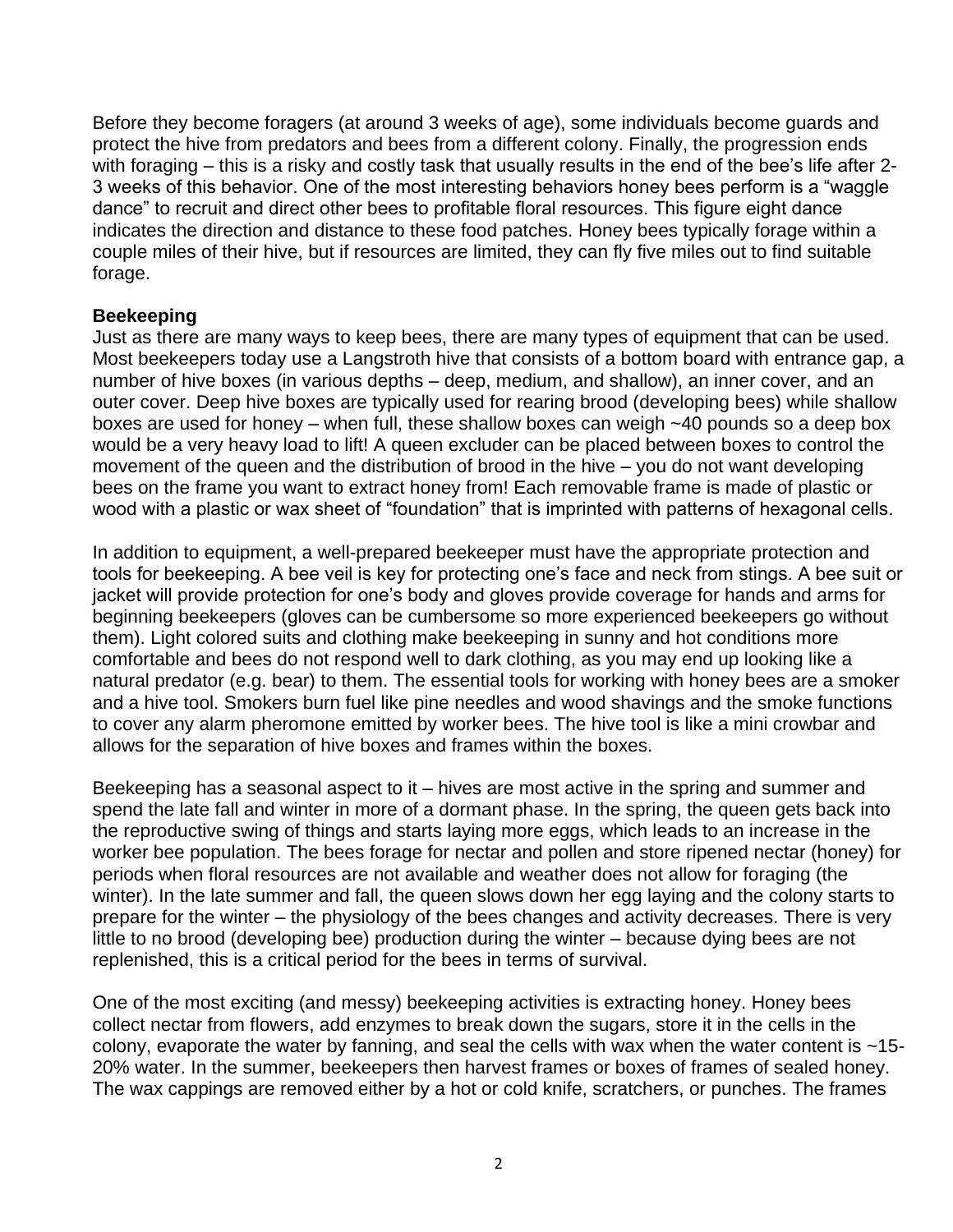are then inserted into an extractor, which functions like a centrifuge and spins the honey out from the frames. Extractors can have a hand crank or a motor. A spout at the bottom of the extractor allows for the honey to be run through a filter and into a five-gallon bucket or container. After letting the honey settle for at least a day, the honey can be bottled. Honey bees also produce wax, which can be used for candles and cosmetics.

#### **Issues in Beekeeping**

There are many challenges for bees and beekeepers - the major categories are pathogens, parasites, management issues, and environmental stressors. In the last 10 years, a lot has been learned about these issues but the solutions to the problems have been more difficult to identify. Honey bees can carry a variety of pathogens, from microsporidia that can invade the gut to several viruses that can lead to deformation and paralysis to highly contagious bacteria that kills off developing bees. One of, if not the most major, challenges in beekeeping worldwide is the Varroa mite. This mite lives in the hive and feeds on developing and adult bees and can vector/spread several different viruses. Additionally, there are hive pests that can attack weak hives (due to pathogens, pests, poor management, etc.) – examples of these are wax moths and small hive beetles, which feed on eggs/larvae, honey, and pollen. Hive management issues include migratory beekeeping, overharvesting of honey, overcrowding, allowing pest and pathogen issues to go untreated. Much of honey bee health research investigates the effects of environmental stressors on honey bees – these include nutrition and pesticides. As with any living organism, having a plentiful, long-lasting, and highly nutritious diet is key for having healthy bees. Even though the diet of honey bees is simple (nectar for carbohydrates and pollen for protein), not all proteins are created equally and not all plants provide plentiful nectar – therefore, beekeepers are encouraged to keep their hives in locations where there is diverse forage for the sake of obtaining all the necessary nutrients and to have forage available as much of the year as possible. Africanized bees also pose a threat, albeit limited, to SC beekeepers.

#### **Lesson Summary:**

The role of honey bees in our day-to-day lives may not be obvious if you are unaware of their role as pollinators. These are interesting animals with a complex natural history. Honey bees can be kept for a number or reasons – pollination, honey production, or as a hobby. Beekeeping is an exciting activity, but protective measures and the right equipment make it even more fun! Keeping healthy and productive bees is not always easy and there are several challenges that bees and beekeepers face, but when productive and healthy, honey bee hives will produce an excess of honey, which can be harvested by beekeepers and given away as gifts or sold.

### **Suggested Activities:**

Demonstrate gained knowledge of bee biology – describe the different castes of honey bees, describe the life cycle of honey bees, describe the various roles/tasks a honey bee performs throughout its life.

#### Visit a local apiary:

-Fill out an inspection form while going through a hive (see Sources/References) -Identify the queen, workers, and drones – estimate the number of each within the colony. -Identify nectar, honey, brood (developing bees), and pollen – estimate how many floral resources have been visited based on the various colors of pollen.